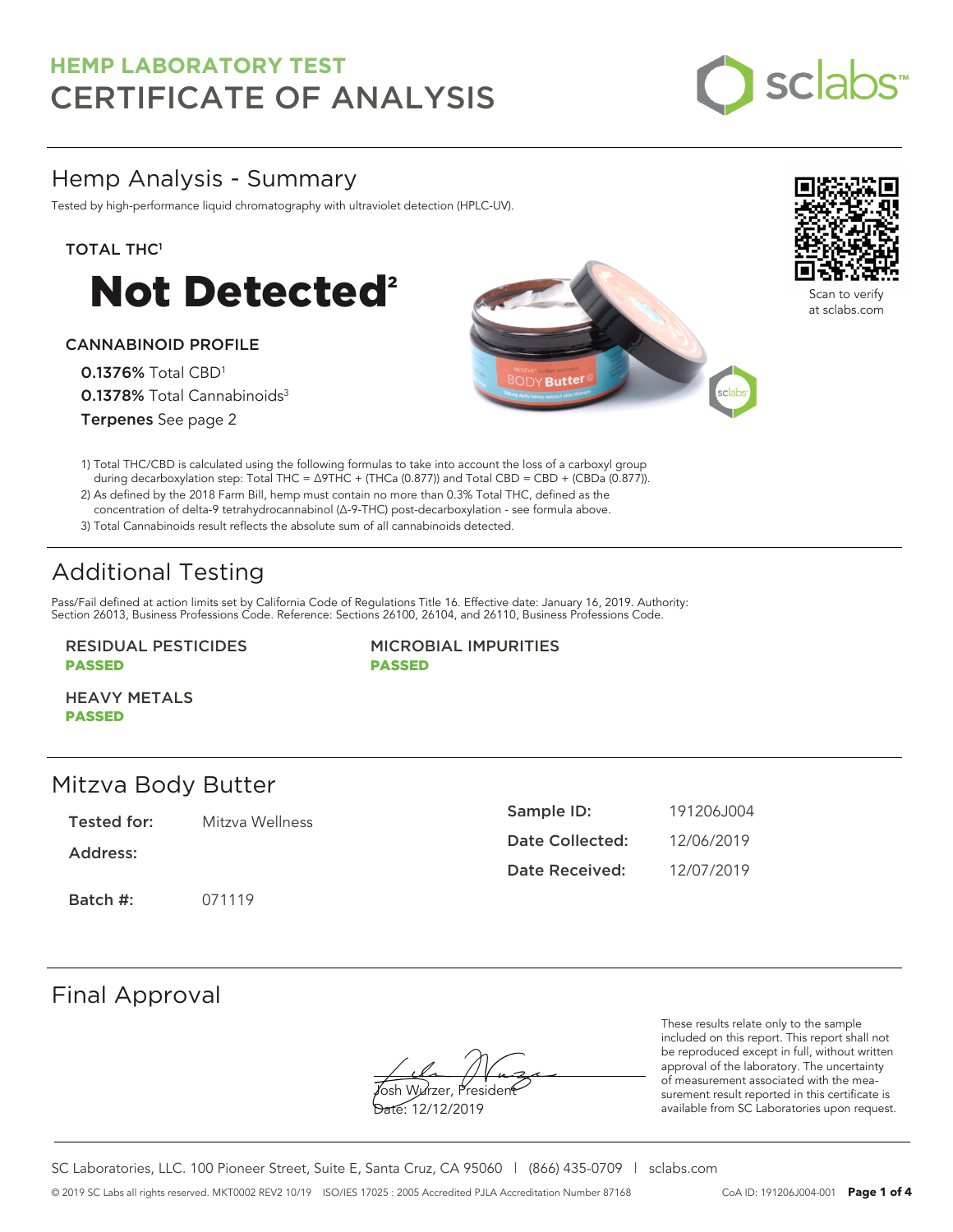

| Sample Name:        | Mitzva Body Butter |
|---------------------|--------------------|
| LIMS Sample ID:     | 191206J004         |
| Batch #:            | 071119             |
| Source Metrc ID(s): |                    |
|                     |                    |
| Sample Type:        | Infused, Topical   |
| Batch Count:        |                    |
| Sample Count:       |                    |
| Unit Mass:          | 240 Grams per Unit |
| Serving Mass:       |                    |
| Density:            |                    |

#### **Moisture Test Results**

Moisture

**Results (%)**

#### **Cannabinoid Test Results 12/12/2019**

Cannabinoid analysis utilizing High Performance Liquid Chromatography (HPLC, QSP 5-4-4-4)

|                                                | mg/g                      | %         | $LOD / LOQ$ mg/g |
|------------------------------------------------|---------------------------|-----------|------------------|
| $\triangle$ 9THC                               | ND                        | ND        | 0.0009 / 0.003   |
| $\triangle$ 8THC                               | <b>ND</b>                 | <b>ND</b> | 0.0009 / 0.003   |
| <b>THCa</b>                                    | <b>ND</b>                 | <b>ND</b> | 0.0009 / 0.003   |
| <b>THCV</b>                                    | <b>ND</b>                 | <b>ND</b> | 0.0004 / 0.001   |
| <b>THCVa</b>                                   | <b>ND</b>                 | ND        | 0.0013 / 0.004   |
| <b>CBD</b>                                     | 1.376                     | 0.1376    | 0.0009 / 0.003   |
| CBDa                                           | <b>ND</b>                 | <b>ND</b> | 0.0009 / 0.003   |
| <b>CBDV</b>                                    | 0.002                     | 0.0002    | 0.0004 / 0.001   |
| <b>CBDVa</b>                                   | <b>ND</b>                 | <b>ND</b> | 0.0003 / 0.001   |
| <b>CBG</b>                                     | <b>ND</b>                 | ND        | 0.001 / 0.003    |
| <b>CBGa</b>                                    | <b>ND</b>                 | <b>ND</b> | 0.0008 / 0.002   |
| <b>CBL</b>                                     | <b>ND</b>                 | <b>ND</b> | 0.0021 / 0.006   |
| <b>CBN</b>                                     | <b>ND</b>                 | <b>ND</b> | 0.0009 / 0.003   |
| <b>CBC</b>                                     | <b>ND</b>                 | <b>ND</b> | 0.0011 / 0.003   |
| <b>CBCa</b>                                    | <b>ND</b>                 | ND        | 0.0015 / 0.005   |
| <b>Sum of Cannabinoids:</b>                    | 1.378                     | 0.1378    | 330.720 mg/Unit  |
| Total THC (Δ9THC+0.877*THCa)                   | <b>ND</b>                 | ND        | <b>ND</b>        |
| Total CBD (CBD+0.877*CBDa)                     | 1.376                     | 0.1376    | 330.240 mg/Unit  |
| $\triangle$ 9THC per Unit<br>∆9THC per Serving | Action Limit mg<br>1000.0 | Pass      | ND               |

#### **Batch Photo**



SC Laboratories, LLC 100 Pioneer Street, Suite E Santa Cruz, CA 95060 (866) 435-0709 | sclabs.com

| Date Collected: | 12/06/2019      |  |
|-----------------|-----------------|--|
| Date Received:  | 12/07/2019      |  |
| Tested for:     | Mitzva Wellness |  |
| License #:      |                 |  |
| Address:        |                 |  |
| Produced by:    |                 |  |
| License #:      |                 |  |
| Address:        |                 |  |
|                 |                 |  |
|                 |                 |  |

#### **Terpene Test Results 12/12/2019**

Terpene analysis utilizing Gas Chromatography - Flame Ionization Detection (GC - FID)

|                                     | mg/g      | ℅         | LOD / LOQ mg/g |
|-------------------------------------|-----------|-----------|----------------|
| <b>2</b> Pinene                     | 2.847     | 0.2847    | 0.022 / 0.067  |
| Camphene                            | 4.24      | 0.424     | 0.027 / 0.08   |
| Sabinene                            | <b>ND</b> | <b>ND</b> | 0.027 / 0.082  |
| <b>7</b> Pinene                     | $<$ LOQ   | $<$ LOQ   | 0.027 / 0.081  |
| Myrcene                             | 3.984     | 0.3984    | 0.027 / 0.082  |
| <sup>2</sup> Phellandrene           | 0.144     | 0.0144    | 0.037 / 0.111  |
| 3 Carene                            | 2.443     | 0.2443    | 0.029 / 0.087  |
| <b>7</b> Terpinene                  | 1.58      | 0.158     | 0.03 / 0.09    |
| Limonene                            | 2.733     | 0.2733    | 0.013 / 0.039  |
| Eucalyptol                          | 3.328     | 0.3328    | 0.021 / 0.063  |
| Ocimene                             | $<$ LOQ   | $<$ LOQ   | 0.028 / 0.085  |
| <b>7</b> Terpinene                  | <b>ND</b> | <b>ND</b> | 0.03 / 0.09    |
| Sabinene Hydrate                    | <b>ND</b> | <b>ND</b> | 0.018 / 0.054  |
| Fenchone                            | <b>ND</b> | <b>ND</b> | 0.03 / 0.092   |
| Terpinolene                         | 3.735     | 0.3735    | 0.022 / 0.067  |
| Linalool                            | 4.922     | 0.4922    | 0.019 / 0.058  |
| Fenchol                             | <b>ND</b> | <b>ND</b> | 0.023 / 0.069  |
| (-)-Isopulegol                      | $<$ LOQ   | $<$ LOQ   | 0.013 / 0.04   |
| Camphor                             | $<$ LOQ   | $<$ LOQ   | 0.054 / 0.163  |
| Isoborneol                          | <b>ND</b> | <b>ND</b> | 0.033 / 0.101  |
| Borneol                             | $<$ LOQ   | $<$ LOQ   | 0.048 / 0.146  |
| Menthol                             | <b>ND</b> | <b>ND</b> | 0.022 / 0.067  |
| Terpineol                           | $<$ LOQ   | $<$ LOQ   | 0.022 / 0.068  |
| Nerol                               | <b>ND</b> | <b>ND</b> | 0.023 / 0.068  |
| R-(+)-Pulegone                      | <b>ND</b> | <b>ND</b> | 0.022 / 0.068  |
| Geraniol                            | <b>ND</b> | <b>ND</b> | 0.017 / 0.05   |
| Geranyl Acetate                     | $<$ LOQ   | $<$ LOQ   | 0.016 / 0.048  |
| <b>7 Cedrene</b>                    | <b>ND</b> | <b>ND</b> | 0.017 / 0.051  |
| 2 Caryophyllene                     | 2.497     | 0.2497    | 0.018 / 0.054  |
| <b>7 Humulene</b>                   | 0.159     | 0.0159    | 0.013 / 0.038  |
| Valencene                           | <b>ND</b> | <b>ND</b> | 0.008 / 0.023  |
| Nerolidol                           | 2.769     | 0.2769    | 0.035 / 0.106  |
| Caryophyllene Oxide                 | $<$ LOQ   | $<$ LOQ   | 0.028 / 0.084  |
| Guaiol                              | <b>ND</b> | <b>ND</b> | 0.022 / 0.066  |
| Cedrol                              | <b>ND</b> | <b>ND</b> | 0.029 / 0.086  |
| <b>7</b> Bisabolol                  | 1.888     | 0.1888    | 0.017 / 0.051  |
| <b>Total Terpene Concentration:</b> | 37.269    | 3.7269    |                |

#### Sample Certification

California Code of Regulations Title 16 Effect Date January 16, 2019<br>Authority: Section 26013, Business and Professions Code.<br>Reference: Sections 26100, 26104 and 26110, Business and Professions Code.



Josh Wurzer, President Date: 12/12/2019

© 2019 SC Labs all rights reserved. MKT0002 REV2 10/19 ISO/IES 17025 : 2005 Accredited PJLA Accreditation Number 87168 CoA ID: 191206J004-001 **Page 2 of 4**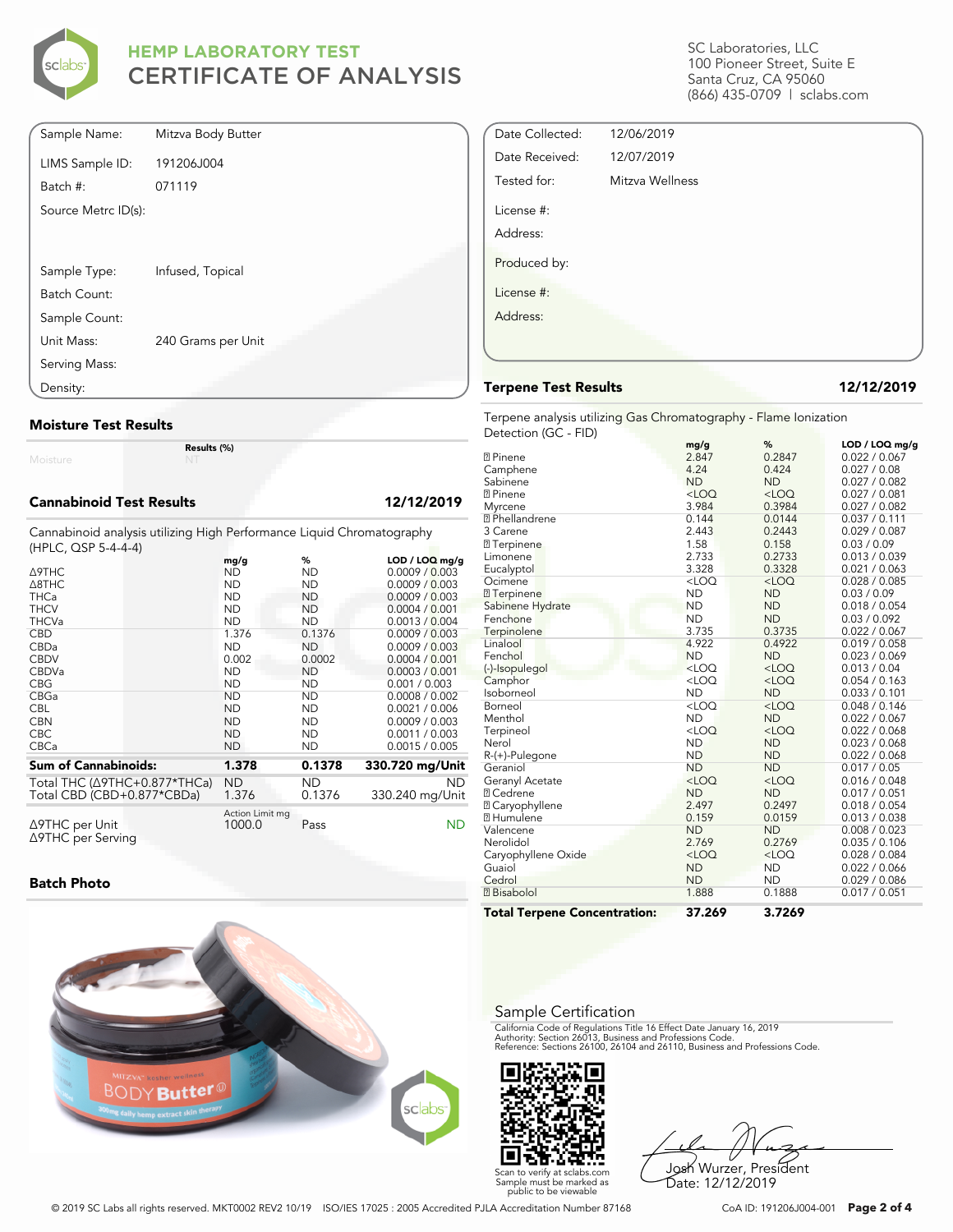

| Sample Name:        | Mitzva Body Butter |
|---------------------|--------------------|
| LIMS Sample ID:     | 191206J004         |
| Batch #:            | 071119             |
| Source Metrc ID(s): |                    |
|                     |                    |
| Sample Type:        | Infused, Topical   |
| Batch Count:        |                    |
| Sample Count:       |                    |
| Unit Mass:          | 240 Grams per Unit |
| Serving Mass:       |                    |
| Density:            |                    |

SC Laboratories, LLC 100 Pioneer Street, Suite E Santa Cruz, CA 95060 (866) 435-0709 | sclabs.com

| Date Collected: | 12/06/2019      |  |
|-----------------|-----------------|--|
| Date Received:  | 12/07/2019      |  |
| Tested for:     | Mitzva Wellness |  |
| License #:      |                 |  |
| Address:        |                 |  |
| Produced by:    |                 |  |
| License #:      |                 |  |
| Address:        |                 |  |
|                 |                 |  |
|                 |                 |  |

#### **Pesticide Test Results - Pass 12/09/2019**

Pesticide, Fungicide and plant growth regulator analysis utilizing HPLC-Mass Spectrometry

| <b>HELC-Mass Spectrometry</b> |      |                     |                   |                      |  |
|-------------------------------|------|---------------------|-------------------|----------------------|--|
|                               |      | Results $(\mu g/g)$ | Action Limit µg/g | Reporting Limit µg/g |  |
| Abamectin                     | Pass | <b>ND</b>           | 0.3               | 0.091                |  |
| Bifenazate                    | Pass | <b>ND</b>           | 5.0               | 0.035                |  |
| Bifenthrin                    | Pass | <b>ND</b>           | 0.5               | 0.038                |  |
| <b>Boscalid</b>               | Pass | <b>ND</b>           | 10.0              | 0.023                |  |
| Etoxazole                     | Pass | <b>ND</b>           | 1.5               | 0.022                |  |
| Imidacloprid                  | Pass | <b>ND</b>           | 3.0               | 0.050                |  |
| Myclobutanil                  | Pass | <b>ND</b>           | 9.0               | 0.044                |  |
| Piperonylbutoxide             | Pass | <b>ND</b>           | 8.0               | 0.020                |  |
| Pyrethrins                    | Pass | <b>ND</b>           | 1.0               | 0.036                |  |
| Spinosad                      | Pass | <b>ND</b>           | 3.0               | 0.031                |  |
| Spiromesifen                  | Pass | <b>ND</b>           | 12.0              | 0.015                |  |
| Spirotetramat                 | Pass | <b>ND</b>           | 13.0              | 0.042                |  |
|                               |      |                     |                   |                      |  |

#### **Mycotoxin Test Results**

| Mycotoxin analysis utilizing HPLC-Mass Spectrometry |         |                                    |                 |
|-----------------------------------------------------|---------|------------------------------------|-----------------|
| Aflatoxin B1, B2, G1, G2                            |         | Results (µq/kq) Action Limit µq/kq | LOD / LOQ µq/kq |
| Ochratoxin A                                        | $- N F$ |                                    |                 |

Sample Certification

California Code of Regulations Title 16 Effect Date January 16, 2019<br>Authority: Section 26013, Business and Professions Code.<br>Reference: Sections 26100, 26104 and 26110, Business and Professions Code.



Josh Wurzer, President

Date: 12/12/2019

Scan to verify at sclabs.com Sample must be marked as public to be viewable

© 2019 SC Labs all rights reserved. MKT0002 REV2 10/19 ISO/IES 17025 : 2005 Accredited PJLA Accreditation Number 87168 CoA ID: 191206J004-001 **Page 3 of 4**